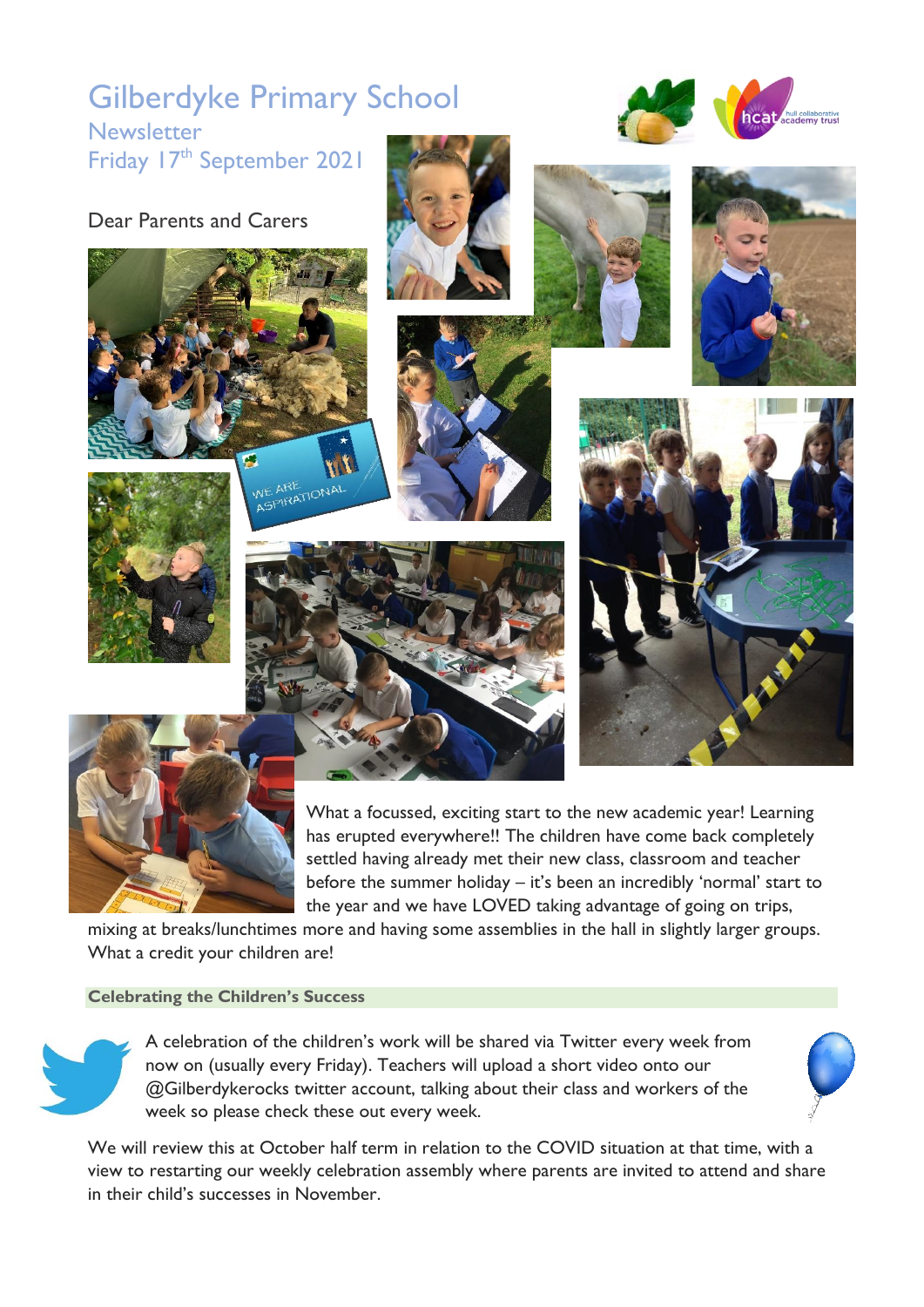### **News!**

Your child may have already passed on the great news that Miss Thompson is expecting her first baby!

She will be going on maternity leave in the spring term and I know that you will wish her and Jon, her partner, all the best for the next chapter of their family life together.

**PE kit and new hoodies for PE days**

PE kit can be worn for the whole day on whichever days your child has these lessons. Please ensure that they are well prepared in the following kit:

- **Black/dark blue shorts or tracksuit bottoms/leggings/joggers**
- **A t-shirt in their house colour** branded versions can be purchased from the uniform shop or a plain one in the correct colour is absolutely fine
- **School jumper, cardigan or sweatshirt/hoodie in royal blue**

The uniform shop are expected to drop off a sample of our new royal blue PE hoodie next week. These are priced at £12.99 but are not compulsory (cheaper alternatives can often be found in supermarkets). I will show the children as soon as it arrives and then have it available for parents to see before purchasing one if you would like.

#### **MacMillan** *Cake Away*



Whilst, sadly, we cannot host our usual MacMillan Coffee morning this month, we will still fulfil our duty as respectful citizens with a MacMillan Cake Away! At the end of the school day on Monday  $27<sup>th</sup>$  September.



More information to follow but your support with baking and producing amazing baked goods will be much appreciated.

## **CHILDREN WHO CAN! Extra-curricular club**

Please see the separate flyer regarding the *Children Who Can* after school club opportunity which promises engaging, exciting and new opportunities for your child.

*Children Who Can* is a locally run business and we are keen to see it succeed as a well-run, varied and creative opportunity to broaden your child's experiences.

## **Year Six transition to Howden Secondary**

Our year 6 pupils had a visit from Howden Secondary School yesterday and will have come home with a letter which includes information about booking a slot to attend an open evening.

Please take this opportunity to sign up and take your child to visit; COVID has meant that this has not been able to happen in recent years making it even more important to take advantage now!